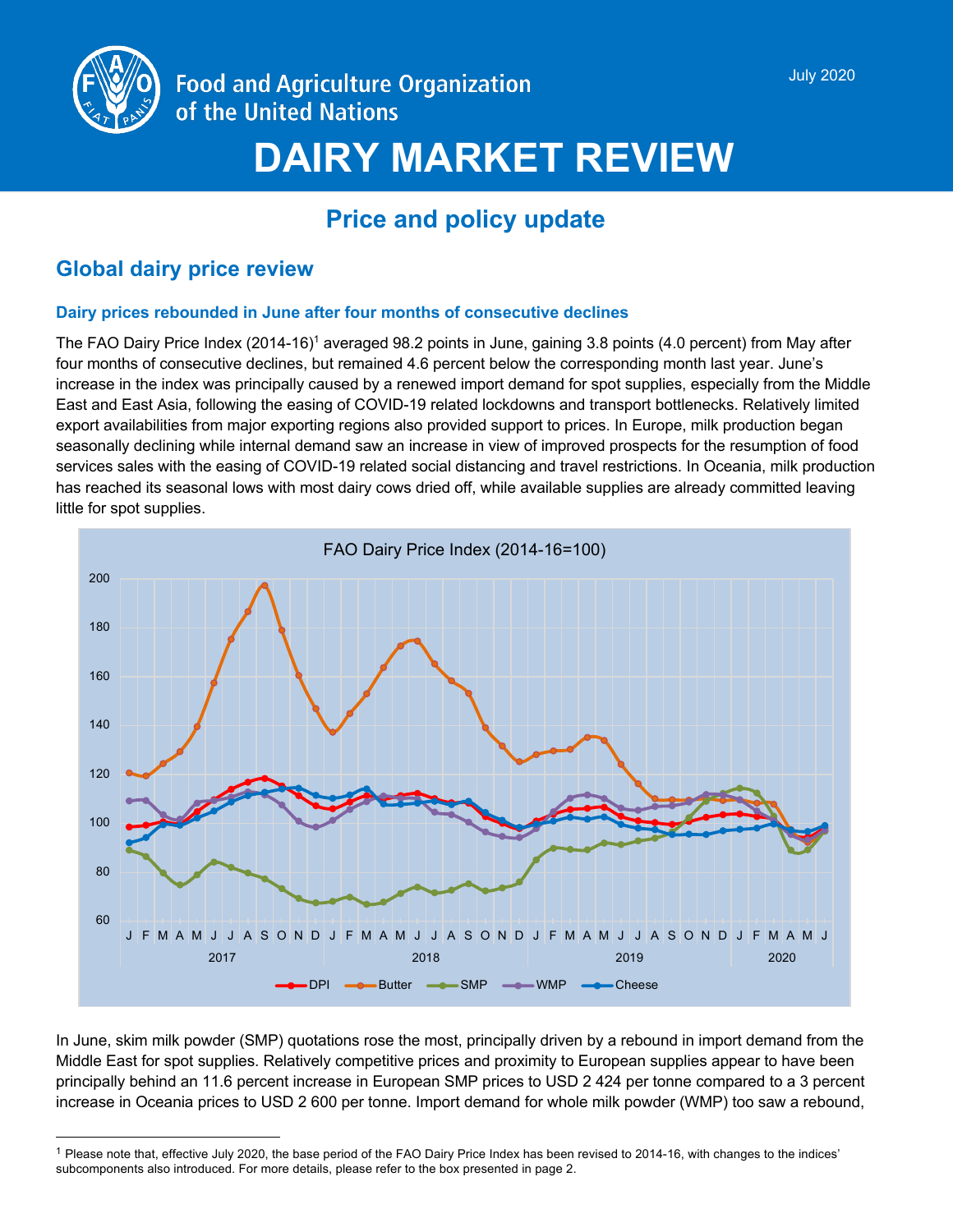especially from East Asia for supplies from Oceania amid WMP production remains seasonally low, notwithstanding the fact that much of the available milk is moving to WMP production. Butter prices saw a revival amid an increase in internal demand with the easing of COVID-19 travel restrictions and importers seeking the relatively lower priced European supplies. After two months of declines, cheese prices slightly increased in June, reflecting high import demand coupled with somewhat limited export availabilities.

Notwithstanding the rebound in the index value in June, the FAO Dairy Price Index remained 5.7 points (5.4 percent) below its level in January, when the index registered its highest value during the last 12 months. Before June's price revival, the overall dairy index fell consecutively for four months, shedding 9.4 points (9.1 percent) from January to May, reflecting the impact of COVID-19 on global dairy markets. Across dairy commodities, from January to May, SMP prices fell the most (-21.9 percent), followed by butter (-15.8 percent) and WMP (-14.9 percent). In dairy importing countries, COVID-19 related lockdowns and social distancing measures led to market disruptions; transport bottlenecks, especially port congestion and delays in port cargo handling, also made importing more difficult, contributing importers to delay their purchases. Economic uncertainty and loss of income are widely believed to have contributed households to reduce purchasing dairy products – a group of food commodities whose demand is known to fall disproportionately when household incomes fall. In exporting countries, reduced sales of milk and milk products, especially fresh milk, led producers to divert higher than usual volumes of milk into powder manufacturing, a process that is less labour-intensive, adding to already existing powder stocks, putting downward pressure on its export prices. The situation was made more difficult in the producing countries in the Northern Hemisphere, as milk production was in its seasonal peak, especially from March to May. Cheese price quotations, however, only slightly (-0.8 percent) declined from January to May, as import demand remained relatively strong amid concerns over labour shortages having possible negative impact on cheese production and export availabilities.

#### **Revision to the FAO Food Price Index**

The FAO Food Price Index (FFPI) is a measure of the monthly change in international prices of a basket of food commodities. It consists of the average of five commodity group price indices weighted by the average export shares of each of the groups. The base period for the calculation of the index has been revised to 2014-16 from 2002-2004 along with changes to price coverage revisions to food commodities represented in the index, which are explained in a feature article published in the June 2020 edition of the Food Outlook. A November 2013 article contains technical background on the previous construction of the FFPI.

Following this revision, the FAO Dairy Price Index (FDPI), a measure of the monthly change in international prices of four dairy commodities – butter, cheese, skim milk powder (SMP) and whole milk powder (WMP) – has been rebased to 2014-16. In addition, the cheese sub-component has been revised to include the European Union (EU) cheddar cheese prices, starting from 2008, given the large share of the EU in global cheese exports. Butter, SMP and WMP subcomponents were redefined to include European Commission-reported EU prices, starting from 2008. Review of the dairy price index found EU export prices before 2008 were found to be heavily influenced by the intervention regime for butter and SMP; therefore, it was decided to remove EU dairy prices prior to 2008 from the index. Comparing the revised index with that of the previous index, it was found that the revised index has an Ordinary Least Squares (OLS) error of 3.7 percent in almost 12 percent of the observations and turning points do not correspond. However, the revised index is considered to be more representative of market and trade conditions than the previous index.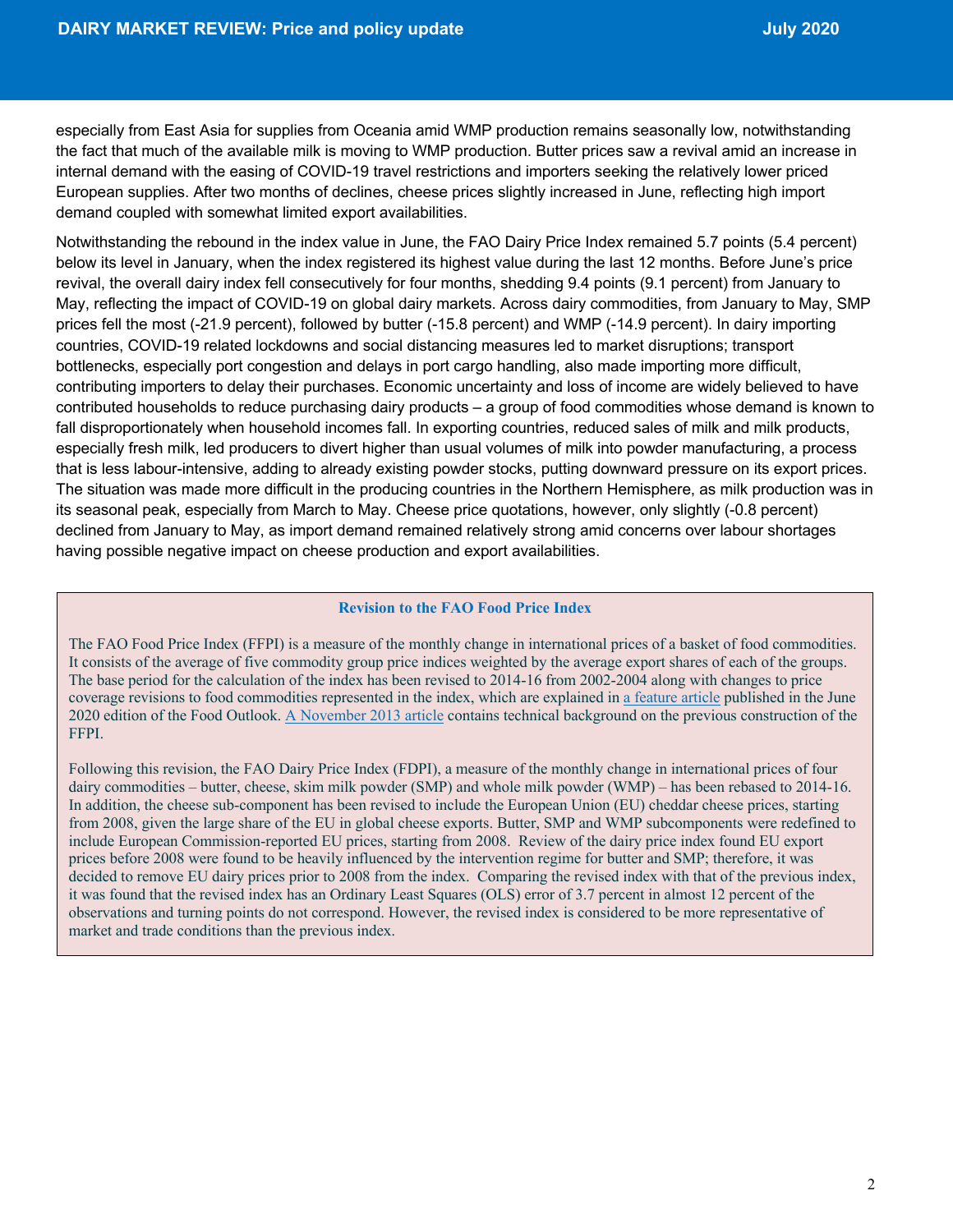# **Policy update**

This review provides an update to policy measures related to domestic production and international trade of milk and milk products, covering the period from December 2019 to end of June 2020.<sup>2</sup>

# **Measures-related to production**

#### **Argentina: measures related to COVID-19**

In April 2020, the Government of Argentina introduced a decree, numbered 418/2020, aiming to compensate retailers for part of the cost of freezing the price of certain dairy products to contain inflation and sustain consumption during the COVID-19 lockdown.

#### **Canada: increases to farm gate milk prices, butter storage fees and support prices**

On 1 February 2020, the Canadian Dairy Commission (CDC) raised: 1) farm gate milk prices by 1.93 percent; 2) butter storage fees, leading to a 2.2 cents increase per kilograms of butter at the retail level; and 3) butter support price by 2.54 percent from CAD 8.3901 (USD 6.32) per kilogram to CAD 8.6034 (USD 6.48) per kilogram. These changes were introduced on the basis of a survey conducted in October 2019, identifying changes in costs of milk production and dairy product processing for the 12-month period ending October 2019. According to the survey, within that year, milk processing costs have increased by 4.0 percent, while the consumer price index for dairy products has risen only by 1.6 percent since 2014, putting producers in a disadvantaged position. Moreover, the Commission noted that there is a need to increase butter stocks to satisfy an expected rise in demand. Increased butter storage fees and the rise in the price of raw milk is estimated to results in an average increase of 1.97 percent in the price charged to processors. The Commission noted that the impact of the price adjustments on retail prices will depend, among others, on costs of manufacturing, transportation, distribution and packaging throughout the supply chain.

#### **Canada: measures related to COVID-19**

In March 2020, in view of the impact of COVID-19, Canada authorized Farm Credit Canada (FCC) to extend up to CAD 5 billion (USD 3.6 billion) additional loans to agricultural and food businesses. These funds can be used to defer principal and interest payments up to six months for existing loans, or defer principal payments up to 12 months, or provide access to a 24-month credit line of up to CAD 500 000 (USD 359 000). This credit extension was intended to provide flexibility to manage cash flow issues faced by Canadian farmers, food processors and agribusiness during the COVID-19 pandemic.

On 5 May 2020, Canada announced the allocation of CAD 252 million (USD 179.5 million) to assist Canadian farmers and food processors to cover losses from reduced demand due to COVID-19 lockdowns. The funds were earmarked for: 1) purchasing equipment and supplies, for example, masks to keep workers safe in meat processing plants or those harvesting food; 2) providing assistance to those in the food supply value chain, for example, to collect crops in the field or bring animals to slaughter; and 3) buying surplus food that processors and producers are unable to sell due to the closure of restaurants and disruptions to the value chains and distributing them to food banks.

In May 2020, Canada increased the borrowing limit of the Canadian Dairy Commission (CDC) to CAD 500 million, (USD 358 million) from CAD 300 million (USD 215 million), to take effect from 31 July 2020, to fund the purchase and storage of surplus butter and cheese from farmers and processors during the pandemic. The measure aimed to mitigate unpredictable shifts in domestic milk supply and demand due to the impact of COVID19. The CDC deploys part of its borrowing limit for bulk purchases of surplus butter stocks and the balance to pool farmers' revenue. The use of funds is subject to Treasury Board approval. In a typical year, CDC purchases butter in the spring when milk production exceeds demand and sells back to dairy processors in the fall when consumption rises. CDC purchases have been rising in recent years, but COVID-19 Pandemic led to reduced sales, requiring increased purchases, including cheese.

<sup>&</sup>lt;sup>2</sup> For a definition of policy measures and policy reviews for the period from June 2018 to November 2019, please see the Dairy Market Review: Price and Policy Update, December 2019.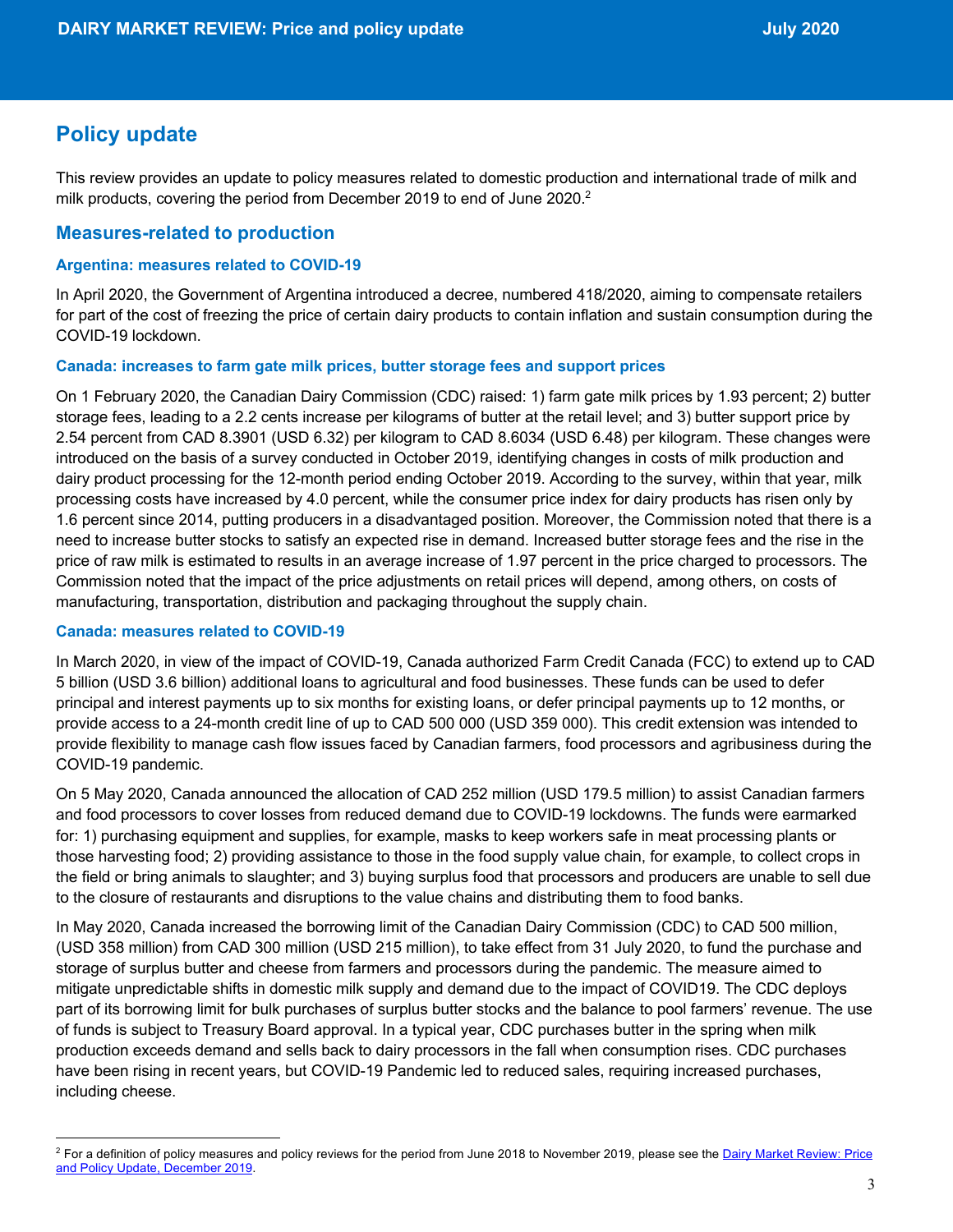#### **The European Union: measures related to COVID-19**

On 30 April, 2020, the EU Commission unveiled a series of measures to support agricultural and food markets affected by the coronavirus outbreak. The measures included: a) private storage aid (PSA) for the dairy and meat sectors; b) the authorisation of self-organisation market measures by operators in hard hit sectors and flexibility in fruits and vegetables and wine.

a) Private storage aid. The Commission opened private storage aid (PSA) for butter and SMP, allowing the temporary withdrawal of products from the market for a minimum of 2 to 3 months and a maximum period of 5 to 6 months. The program was expected to decrease available supply on the market and rebalance the market on the long-term. Stakeholders were eligible to apply through June 30, 2020 and receive subsidies to help pay for 60 to 180 days of private storage through December 26, 2020. The EU Commission established a total limit of 100 000 metric tons (MT) for cheese under the PSA scheme. By 30 June 2020, contracts under the scheme had been concluded for 17 693 tonnes of butter and 3 779 tonnes of SMP, equivalent to 2.2 percent and 0.7 percent, respectively, out of total estimated production from January to June 2020.

| Quantities offered and contracts concluded under the COVID-19 Private Storage<br>Aid by the EU Commission during 7 May - 29 June 2020 |                                |                                 |                                              |               |  |  |  |  |
|---------------------------------------------------------------------------------------------------------------------------------------|--------------------------------|---------------------------------|----------------------------------------------|---------------|--|--|--|--|
| <b>Product</b>                                                                                                                        | Quantities offered<br>(tonnes) | Contracts<br>concluded (tonnes) | Total production<br>(tonnes) (Jan-June 2020) | $\%$<br>share |  |  |  |  |
| <b>Butter</b>                                                                                                                         | 60 184                         | 17 693                          | 800 000                                      | 2.2           |  |  |  |  |
| Cheese                                                                                                                                | 45 634                         | 18 160                          | 3 208 000                                    | 0.6           |  |  |  |  |
| <b>SMP</b>                                                                                                                            | 17 730                         | 3 7 7 9                         | 541 000                                      | 0.7           |  |  |  |  |
| Sources: European Commission and CLAL                                                                                                 |                                |                                 |                                              |               |  |  |  |  |

- b) Flexibility for market support programs. Under the European Agricultural Fund for Rural Development (EAFRD), the Commission offered increased flexibility, including for: a) the use of financial instruments such as loans and guarantees to farmers and other rural development beneficiaries to cover operational costs of up to EUR 200 000 (USD 226 000) at favourable conditions; b) re-allocation of funds still available under their rural development programs (RDP) to finance relevant actions to face the crises; c) postponement for the submission of annual reports on the implementation of their RDPs; and d) elimination of the requirement to amend partnership agreements when modifying RDPs and lifting some administrative procedures.
- c) In addition, the Commission offered flexibility and simplification of instruments under the EU common agricultural policy (CAP), which included: a) extension of deadline for CAP payment applications from 15 May to 15 June 2020; b) increased advances of direct payments from 50 to 70 percent, and rural development payments from 75 to 85 percent; and c) reduction of physical on-the-spot checks and leeway for timing requirements with a view to minimize physical contact between farmers and the inspectors carrying out the checks during the pandemic period. The EU Commission introduced flexibility in the implementation of market support programs for the EU's school scheme (milk, fruits and vegetables) and agri-food sectors, aiming at reorienting funding priorities towards crisis management measures.
- d) Exceptional derogation from EU competition rules. Under Article 222 of the Common Markets Organization Regulation, allowing farmers and farm organizations to collectively take measures to stabilize the market, including approval to collectively plan milk production, withdraw products from the market and maintain storage by private operators, for a maximum of six months. The measures were applicable to the milk, flowers and potatoes sectors.
- e) On 30 June 2020, the EU Commission launched two calls for proposals for promotional programs to support the agri-food sector to recover from the COVID-19 crisis. This program targeted fruit and vegetables, wine, live plants, milk and milk products and potatoes, which are eligible for the promotion support of EUR 10 million (USD 11.3 million); they have to be implemented in the EU or any third country and for a duration of one year. The call recognized the significant impact of COVID-19 on specific agri-food sectors mainly due to rapid changes in demand and to the closure of restaurants, bars and cafés across the EU.

#### **European Union: public intervention scheme**

In March 2020, the European Commission opened its public intervention scheme for butter and non-fat dried milk (NFDM) for the period from March 1 to September 30, 2020. Under the programme, the European Commission would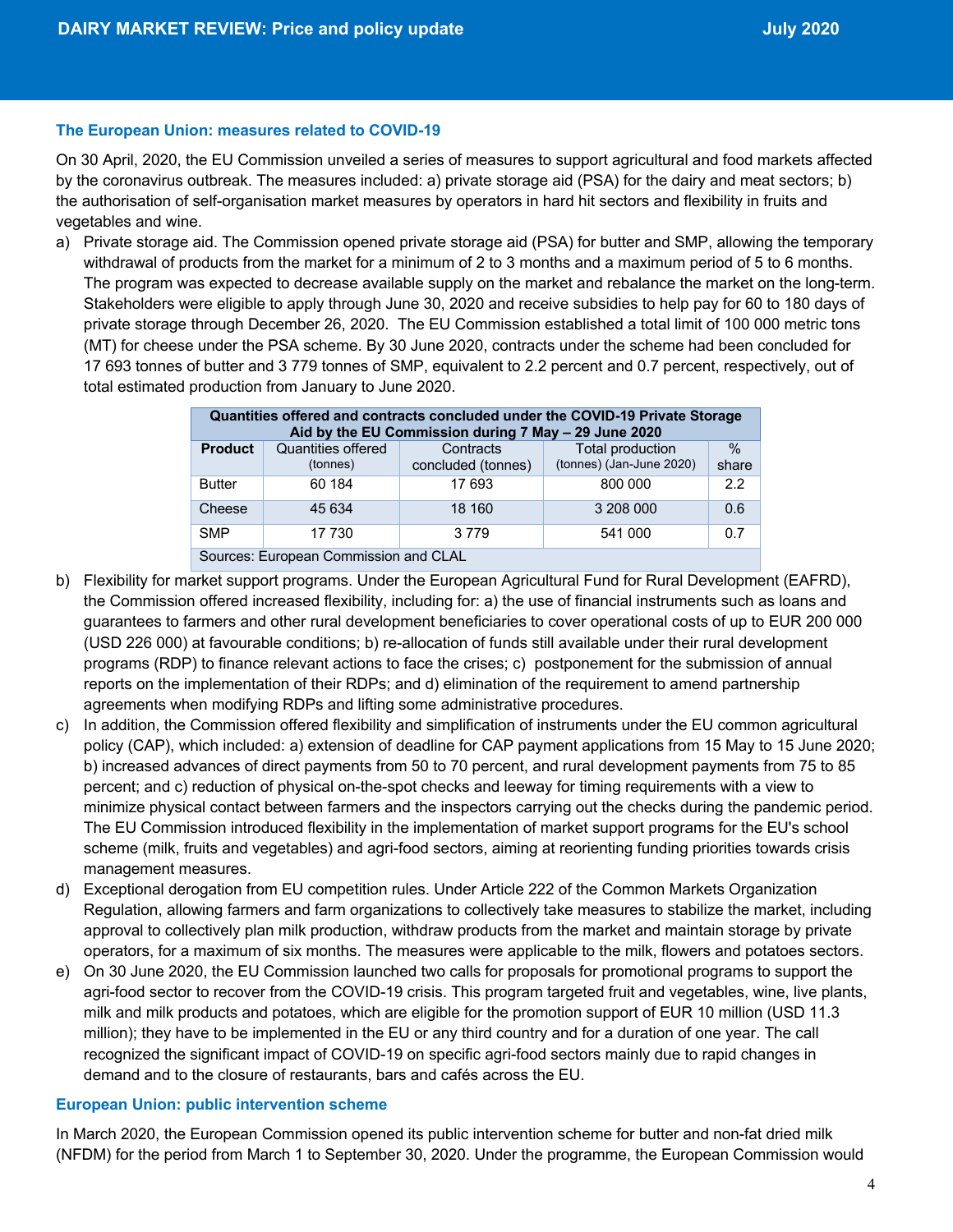procure butter at EUR 2 217.50 (USD 2 400) per metric tonne and NFDM at EUR 1 698 (USD 1 850) per metric tonne. The programme established limits of 50 000 metric tonnes for butter and 109 000 metric tonnes for NFDM. Beyond those limits, any additional procurements can take place under a tendering process. During the new window opened on 1 March 2020, 115 tonnes of SMP have been offered to public intervention.

#### **European Union: the EU school fruit, vegetables and milk scheme**

On 25 March 2020, the EU published the budget for the EU school scheme for the 2020/21 year, allocating EUR 105 million (USD 116 million) for the distribution of milk and dairy products with the balance for fruits and vegetables to schoolchildren from nursery to secondary school. The programme allows for flexibility in the choice of products, depending on dietary requirements, seasonality, variety, availability and environmental aspects. Generally, no added sugar, salt, fat and sweeteners or artificial flavours are allowed. The scheme also supports educational measures such as lessons, farm visits, school gardens, tasting and cooking workshops, theme days and games. The key objectives are to connect children to agriculture and teach them about healthy eating habits. Issues such as local food chains, organic farming, sustainable production or food waste are also covered. Educational activities may also involve teachers and parents. National funds may also be used to top up the EU budget.

#### **India: measures related to COVID-19**

In May 2020, India unveiled a COVID-19 economic package worth 1.7 trillion rupees (USD 22.5 billion), which includes measures to assist the agricultural and agri-food sector for strengthening infrastructure, logistics and capacity building. The package includes funds to upgrade agricultural infrastructure such as cold chains, post-harvest storage, livestock sector programs and animal husbandry infrastructure development. The details on the types of organizations to be supported, support formats and the legal framework and amendments required for implementing the package are yet to be announced.

### **Japan: measures related to COVID-19**

On 13 April 2020, Japan approved a 108 trillion yen (USD 990 billion) economic package to support the economy in response to COVID-19 pandemic, with USD 5 billion earmarked to support food and agricultural sectors, including USD 875 million to the Agriculture and Livestock Industries Corporation (ALIC), a state-trading enterprise. Out of funding for ALIC, 5 billion yen (USD 46 million) was earmarked to support the use of domestic milk powder by agricultural cooperatives and dairy companies that divert milk powder to feed use or to replace imports of prepared dairy products. The objective was to increase the use of domestic milk in view of the reduced demand due to the closure of schools and loss of food services sales during the pandemic. The program also has provisions to support promotional sales activities for domestically produced agricultural products, to increase retails sales, and exports of domestic products.

#### **The United Kingdom of Great Britain and Northern Ireland (the UK): measures related to COVID-19**

On 27 March 2020, the government passed the Competition Act 1998 Order 2020, excluding the application of the Chapter I prohibition on anticompetitive agreements between suppliers, logistics providers and grocery retailers for the duration of the coronavirus COVID-19 pandemic, covering groceries (food, pet food, drinks, cleaning products, toiletries, household goods and non-prescription drugs). Under this relaxation, suppliers and retailers are able to coordinate: to limit customer purchases; on the range of groceries being supplied; temporary closure or restricted opening hours; assistance for critical workers; and to supply groceries to consumers in areas that are vulnerable to shortages.

On 17 April 2020, the government further relaxed competition rules, enabling further collaboration between farmers and producers during the pandemic by adapting to changes in the supply chain, thereby avoiding waste, maintaining productive capacity, decreased demand from the food services sector and reduced collection by retailers. For example, this allowed farmers and producers to identify hidden capacity in the supply chain for processing milk into other dairy products such as cheese and butter. The relaxation of competition rules allowed agents working in the dairy value chain, including dairy farmers, logistics services suppliers, manufacturers and retailers to work together. Among others, the collaboration may include sharing labour and facilities, cooperating to temporarily reduce production or identifying where there is hidden capacity in the supply chain for processing milk into other dairy products such as cheese and butter. It envisaged that the government, through the Dairy UK, producer led organization representing farmer co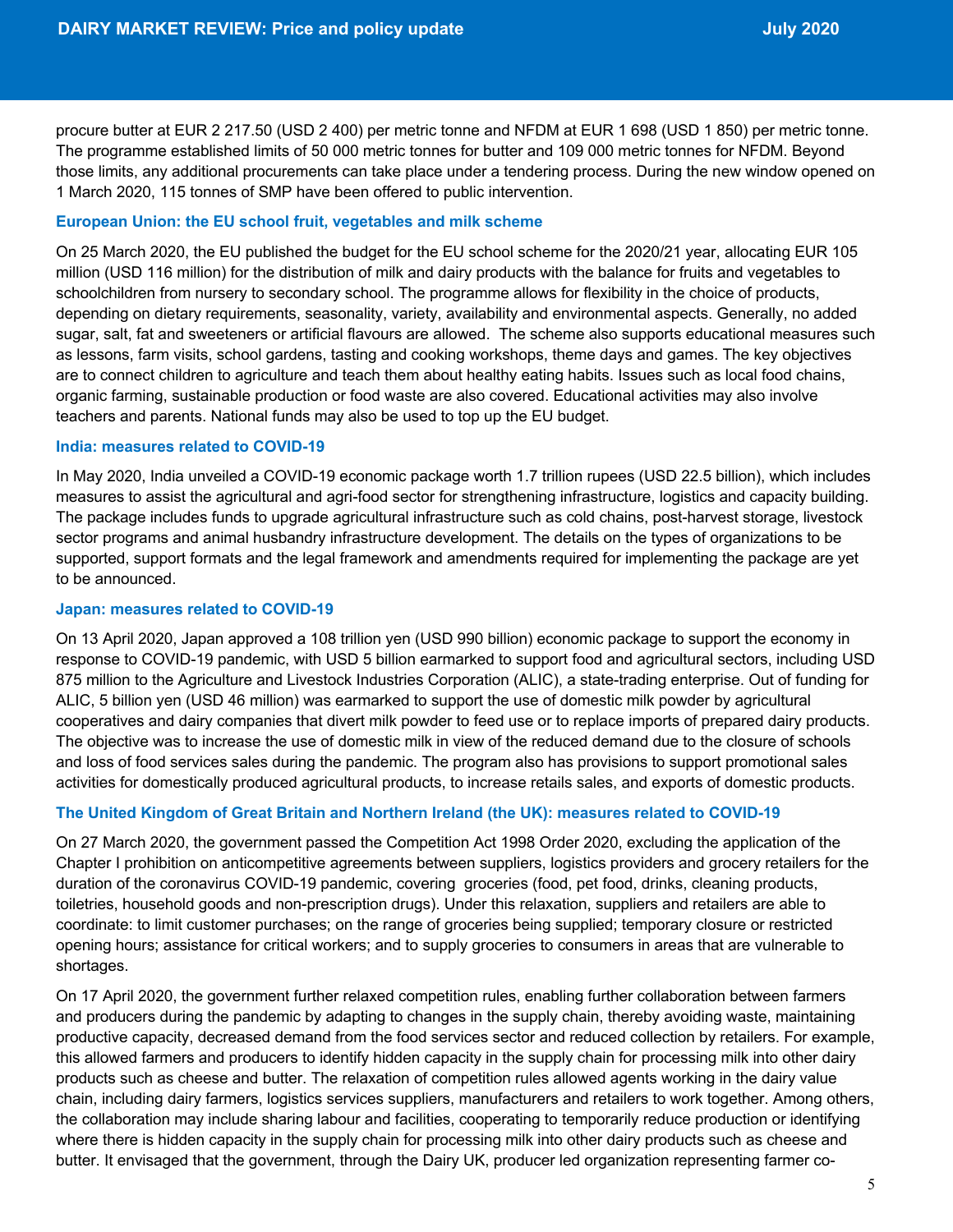operatives and companies, and the Agriculture and Horticulture Development Board (AHDB), facilitate collaboration across different actors to identify spare processing capacity, ways to stimulate demand and augmenting production temporarily when necessary.

On 6 May 2020, the UK enacted new funding supports for dairy farmers facing hardship due to the COVID-19 outbreak. Under the scheme, dairy farmers were given access up to GBP 10 000 (USD 12 000) each to cover 70 percent of their lost income between April and May to ensure their capacity to remain operational and sustain production, while also sustaining animal welfare standards. The government also backed a GBP 1 million (USD 1.2 million) campaign to boost milk consumption and help producers use their surplus stock.

#### **The United States of America (the US): measures related to COVID-19**

On 19 May 2020, the government announced details of the Coronavirus Food Assistance Program (CFAP) with a budget of USD 16 billion in direct payments to provide relief to farmers and ranchers impacted by the coronavirus pandemic. In addition, USDA's Farmers to Families Food Box program has partnered with regional and local distributors to purchase USD 3 billion in fresh produce, dairy, and meat and deliver food to Americans in need, to provide relief to workforces who have been impacted by the closure of food services such as restaurants, hotels and other food service entities.

The CFAP payment to dairy farmers is based on two components: a producer's certification of milk production for the first quarter of calendar year 2020 multiplied by a national price decline during the same quarter; and a national adjustment to each producer's production in the first quarter. Payments are subject to a ceiling of USD 250 000 per person or entity for all commodities combined. Corporations, limited liability companies or limited partnerships may qualify for additional payment limits where members actively provide personal labour or personal management for the farming operation. Producers will also have to certify they meet the Adjusted Gross Income limitation of USD 900 000 unless at least 75 percent or more of their income is derived from farming, ranching or forestry-related activities. Producers must also be in compliance with Highly Erodible Land and Wetland Conservation provisions.

The US is increasing its budget for dairy purchases in order to distribute dairy products to the most vulnerable population. The government has already announced a grant of USD 317 million for dairy purchases, part of the Farmers to Families Food Box program, with the aim of reducing dairy stocks and promoting a recovery of futures in the Chicago market. As part of the Coronavirus Farm Assistance Program (CFAP Act, 2020), the government has announced under the Families First Coronavirus Response Act (CARES Act, 2020) the purchase and distribution to those in need of up to USD 3 million worth of agricultural products.

#### **Turkey: measures related to COVID-19**

On 28 April, the Ministry of Finance announced the postponement of farmers' loans for six months, backed by the treasury, in the wake of COVID-19. The total debt eligible for this measure was estimated at 6 billion Turkish liras (USD 858.1 million).

#### **Ukraine: measures related to COVID-19**

On 15 April 2020, the government introduced state regulation for prices of 20 products, including butter (72.5 percent fat content), until the end of the COVID-19 emergency period. The government communique indicated that if retailers intend to raise their sale prices, they must inform the States Food and Beverage Service. The measure is not applicable for manufacturers and supplies, but the agency is mandated to study the reasoning behind price increases and take appropriate action.

## **Measures-related to trade**

#### **Australia: measures related to COVID-19**

On 1 April 2020, the government announced an International Freight Assistance Mechanism (IFAM), worth AUD 110 million (USD 69 million), as a temporary measure to help restore critical global supply chains that have been heavily impacted by COVID-19 containment measures around the world. The establishment of IFAM was considered essential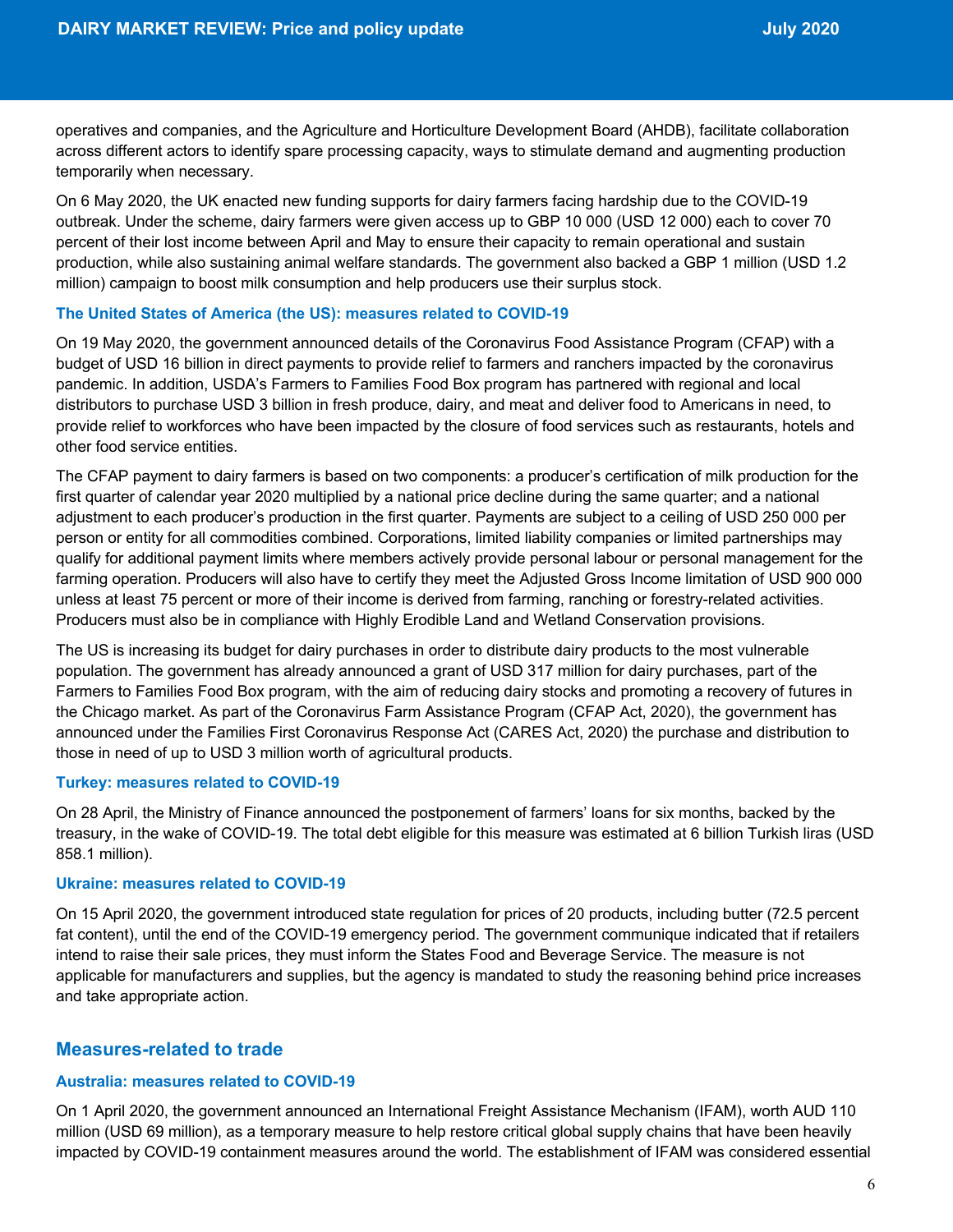to ensure sustaining the flow of imports such as medicines and medical supplies while providing opportunity, on the outbound legs, for producers of high-value products such as seafood, premium red meat, dairy (milk and yoghurt) and horticulture (fruits and packaged salads and vegetables) to resume servicing supply contracts with their international customers. IFAM supported several destinations as priority including Abu Dhabi, Dubai, Hong Kong SAR of China, Los Angeles, New Zealand, Singapore and Tokyo.

#### **China: import tariffs**

In December 2019, China announced import tariff reductions for 850 products, including whey and cheese products (processed, grated and powdered, blue and hard and semi-hard cheeses), effective January 2020.

#### **Ecuador: trade agreement**

In April 2020, the government approved the Economic Association Agreement with the European Free Trade Association (EFTA), a regional trade organization and free trade area consisting of four European countries (Iceland, Liechtenstein, Norway, and Switzerland). Negotiations for the agreement began in 2012 and concluded with the signing of the Inclusive Economic Association Agreement, complementing the multi-party agreement that the country signed with the countries of the European Union in 2016, which has been in force since 2017. The agreement allows Ecuadorian products to enter EFTA countries at a 0 percent duty from year zero, while Ecuador has been granted zero to 17 years for progressively reducing tariffs for EFTA products. EFTA has a trade defence mechanism that allows EFTA countries to impose bilateral safeguard measures in the event of increased imports that affect the local industry. Dairy categories in the tariff-free movements include liquid milk, SMP, condensed milk, fermented dairy and yogurt, whey, butter, cheese (fresh, processed, grated or powdered, blue) and infant milk formula (IMF).

#### **The European Union: rules supplementing import tariff quota regulations**

On 12 June 2020, the European Commission issued new set of rules supplementing Regulation (EU) No 1306/2013 on import and export tariff quotas subject to licenses, applicable for: a) the conditions and eligibility requirements that an operator has to fulfil to submit an application within the tariff quotas listed in the Implementing Regulation (EU) 2020/761; b) rules on the transfer of rights between operators; c) the lodging and release of securities; d) providing, where necessary, for any particular specific characteristics, requirements or restrictions applicable to the tariff quota; and e) the specific tariff quotas provided for in Article 185 of Regulation (EU) No.1308/2013.

#### **Japan: tariff rate quota**

In April 2020, the government announced tariff-rate quota (TRQ) volumes for dairy products that will be effective during the country's 2020 fiscal year (April 2020 - March 2021). All TRQ volumes remained at the same level as in the fiscal year 2019 except for the natural cheese for processed cheese production for which the TRQ volume was raised from 1 900 tonnes to 48 100 tonnes.

#### **New Zealand: measures related to COVID-19**

In March 2020, New Zealand announced a NZD 12.1 billion (USD 7.33 billion) COVID-19 support package which included NZD 600 million (USD 366 million) aviation support package. The government allocated NZD 330 million (USD 201.3 million) for Essential Transport Connectivity (ETC) scheme, which provides support for transport providers over the short to medium term to ensure the maintenance of capacity, regional connectivity and essential services in the wake of the COVID-19. Airports and airlines (both regional and international), aviation support services, and nonaviation support services under certain conditions were identified as eligible for funding under the scheme. IAFC scheme adds capacity to maintain trade links with global markets, to enable essential imports such as medical supplies and for high value export cargo. Contracts were awarded under phase one of the scheme, restoring capacity to the market with 58 weekly flights from New Zealand.

#### **Russian Federation: import ban lifted**

In April 2020, the Russian Federation lifted the embargo on whey imports for infant formula production from all countries, valid until December 31, 2020. The resolution amended the annex to the government decree of August 7, 2014, which established a list of products that fall under the agri-food embargo.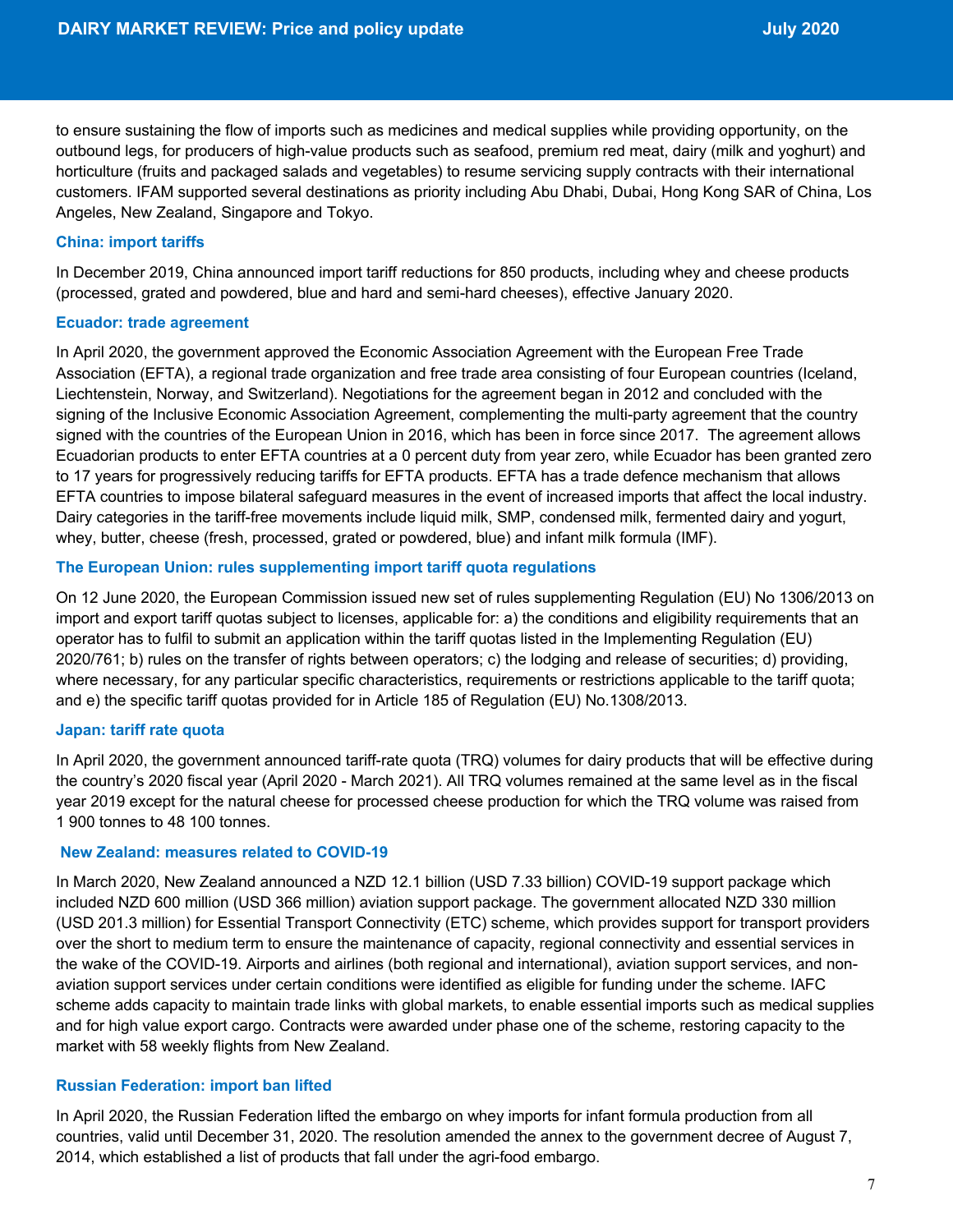## **Statistical annex**

#### **FAO Dairy Price Index(a)**

|                    | International prices (b) (USD per tonne) |            |            |                   | <b>FAO Dairy Price Index</b> |  |
|--------------------|------------------------------------------|------------|------------|-------------------|------------------------------|--|
| <b>PERIOD</b>      | <b>Butter</b>                            | <b>SMP</b> | <b>WMP</b> | Cheddar<br>cheese | $(2014 - 2016 = 100)$        |  |
| <b>Annual</b>      |                                          |            |            |                   |                              |  |
| (January/December) |                                          |            |            |                   |                              |  |
| 2009               | 3 0 21                                   | 2 3 9 1    | 2570       | 3 2 9 2           | 91                           |  |
| 2010               | 4 2 6 8                                  | 2971       | 3 4 9 9    | 3739              | 112                          |  |
| 2011               | 5023                                     | 3 4 0 8    | 3 9 6 2    | 4 3 8 0           | 130                          |  |
| 2012               | 3740                                     | 3 0 6 3    | 3 3 3 6    | 3877              | 112                          |  |
| 2013               | 4784                                     | 4 1 4 8    | 4730       | 4563              | 141                          |  |
| 2014               | 4 2 7 8                                  | 3 606      | 3854       | 4 5 4 2           | 130                          |  |
| 2015               | 3 3 0 6                                  | 2 0 8 9    | 2 5 3 7    | 3076              | 87                           |  |
| 2016               | 3473                                     | 1986       | 2481       | 2807              | 83                           |  |
| 2017               | 5641                                     | 2011       | 3 1 6 3    | 3664              | 108                          |  |
| 2018               | 5587                                     | 1834       | 3 0 6 0    | 3736              | 107                          |  |
| 2019               | 4 4 4 3                                  | 2 4 4 0    | 3 186      | 3 4 3 5           | 103                          |  |
| Monthly            |                                          |            |            |                   |                              |  |
| $2019 - June$      | 4579                                     | 2 3 3 7    | 3 1 4 4    | 3463              | 103                          |  |
| $2019 - July$      | 4 2 8 5                                  | 2 3 7 6    | 3 1 1 9    | 3 4 0 9           | 101                          |  |
| $2019 -$ August    | 4 0 5 6                                  | 2 4 0 7    | 3 1 6 1    | 3 3 8 4           | 100                          |  |
| 2019 - September   | 4 0 4 2                                  | 2 4 7 0    | 3 1 7 2    | 3316              | 100                          |  |
| 2019 - October     | 4 0 3 7                                  | 2621       | 3 2 1 4    | 3 3 2 1           | 101                          |  |
| 2019 - November    | 4 0 5 8                                  | 2793       | 3 3 0 8    | 3 3 2 0           | 102                          |  |
| 2019 - December    | 4 0 31                                   | 2873       | 3 3 0 2    | 3 3 6 9           | 104                          |  |
| $2020 - January$   | 4 0 4 3                                  | 2927       | 3 2 4 1    | 3 3 9 0           | 104                          |  |
| 2020 - February    | 3991                                     | 2877       | 3 1 0 9    | 3410              | 103                          |  |
| 2020 - March       | 3977                                     | 2637       | 2 9 9 0    | 3 4 6 5           | 102                          |  |
| 2020 - April       | 3592                                     | 2 2 7 9    | 2822       | 3 3 8 1           | 96                           |  |
| $2020 - May$       | 3 4 0 3                                  | 2 2 8 5    | 2759       | 3 3 6 2           | 94                           |  |
| $2020 - June$      | 3567                                     | 2481       | 2879       | 3446              | 98                           |  |

Notes:

a) The FAO Dairy Price Index is derived from a trade-weighted average of a selection of representative internationally traded dairy products

b) All sub-component prices represent average FOB prices for Oceania and the EU

*Sources*: Product prices are the mid-point price ranges reported by Dairy Market News (USDA) and European Commission-reported EU prices (starting from 2008).